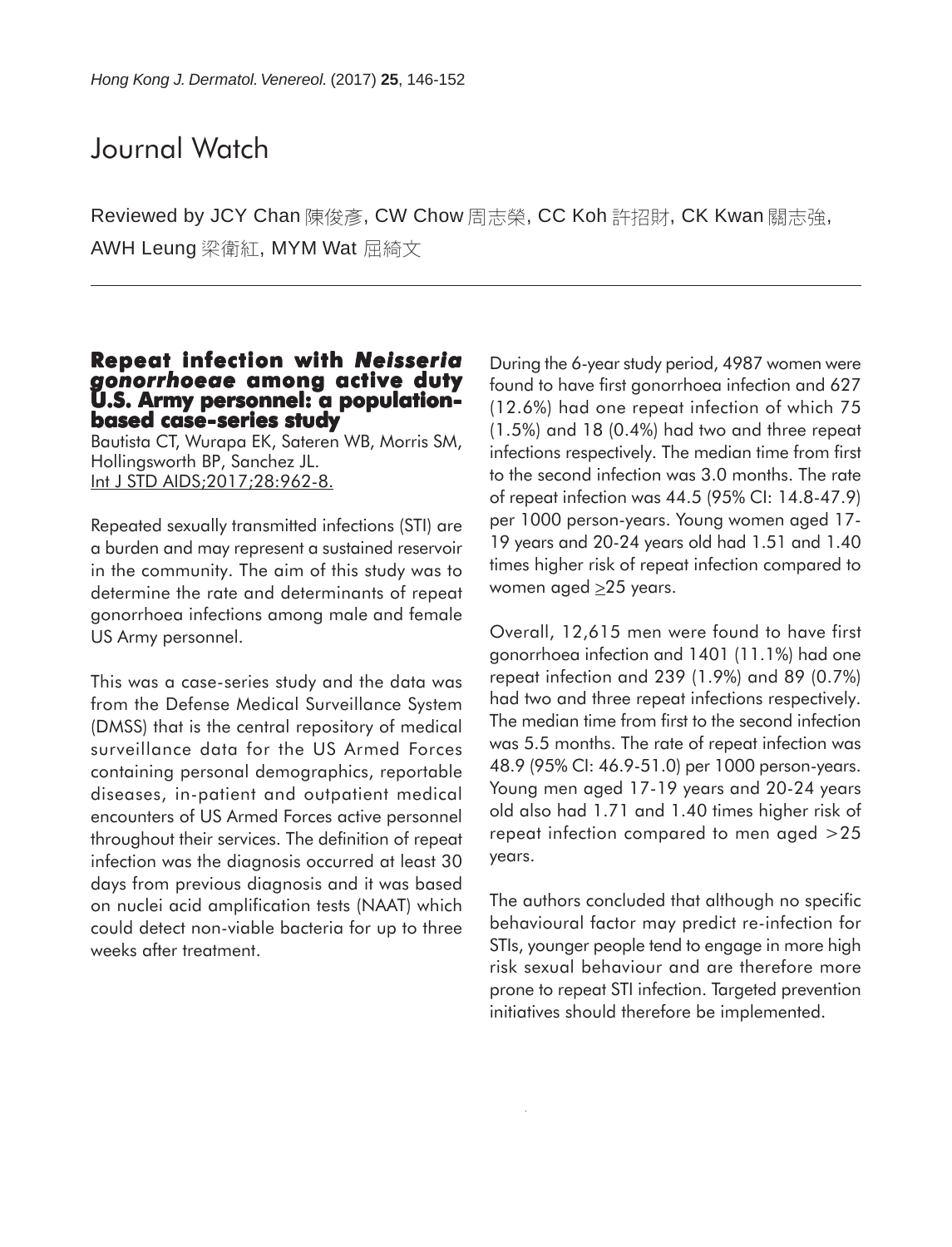## **Effectiveness of a group B outer membrane vesicle meningococcal membrane vaccine against gonorrhea in New Zealand: a retrospective case- control study**

Patousis-Harris H, Paynter J, Morgan J, Saxton P, McArdle B, Goodyear-Smith F, et al. The Lancet DOI: http://dx.doi.org/10.1016/ S0140-6736(17)31449-6.

Gonorrhoea is a common sexually transmitted infection (STI). Despite continued efforts for over a century, an effective vaccine has not been successfully developed. Despite the differences in disease manifestation, there is 80-90% genetic homology in primary sequences between *Neisseria gonorrhoeae* and *Neisseria meningitides* that provides a biologically plausible basis for cross-protection after outer membrane vesicle (OMV) meningococcal vaccine against gonorrhea. This was a retrospective case-control study aimed at assessing the effectiveness of meningococcal vaccine against gonorrhoea.

The National Health Index numbers associated with all chlamydia and gonorrhea infections diagnosed between 1st January 2004 and 1st December 2016 for linkage to National Health Index and National Immunization Register databases were provided by sexual health clinics in New Zealand. This linkage was able to match the history of meningococcal vaccination and gonorrhoea infection.

Positive-vaccinated cases were defined as those who had completed three doses of meningococcal vaccines at least six months before laboratory confirmation of gonorrhoea whereas the controls were those who were unvaccinated.

Overall 14730 cases and control were analysed. There were 1241 incidences, 12487 incidences and 1002 incidences of gonorrhoea only, chlamydia only and co-infection of gonorrhoea and chlamydia respectively. Vaccinated cases were significantly less likely to have gonorrhoea than unvaccinated controls (511 (41%) vs 6424 (51%) adjusted OR=0.69[95%CI 0.61-0.79]). After the adjustment of sex, ethnicity, deprivation, age and geographical area, the estimated vaccine effectiveness was 31% (95% CI 21-39; p<0.0001).

The authors concluded that exposure to group B OMV meningococcal vaccine was associated with a reduced risk of gonorrhea. This cross-protection may provide substantial benefits in public health control of gonorrhoea and additionally for gonococcal vaccine development.

#### **Effectiveness of omalizumab in a case of urticarial vasculitis**

Fueyo-Casado A, Campos-Muñoz L, González-Guerra E, Pedraz-Muñoz J, Cortés-Toro JA, López-Bran E.

Clin Exp Dermatol 2017;42:403-5.

Treatment of urticarial vasculitis is clinically challenging. Corticosteroids are the mainstay of treatment but fraught with adverse effects. Other treatments including anti-histamines, dapsone, colchicine, antimalarials, cyclosporine and leukotriene antagonists have not proven efficacious. Omalizumab, an anti-IgE antibody is efficacious in patients with chronic spontaneous urticaria. This article adds to the currently available existing seven case reports of its use in urticarial vasculitis refractory to conventional treatments.

The report describes a 71-year-old woman who had a 10-year history of urticarial vasculitis refractory to the maximum dose of antihistamines, montelukast and dapsone. Oral prednisone and cyclosporine had achieved remission but she relapsed early after treatment was ceased. Long-term maintenance on these treatments were deemed not acceptable.

She received subcutaneous omalizumab 300 mg every four weeks, which resulted in clinical improvement within the first month and remission was achieved in the fifth month. Both quality of life and sleep showed improvement, as measured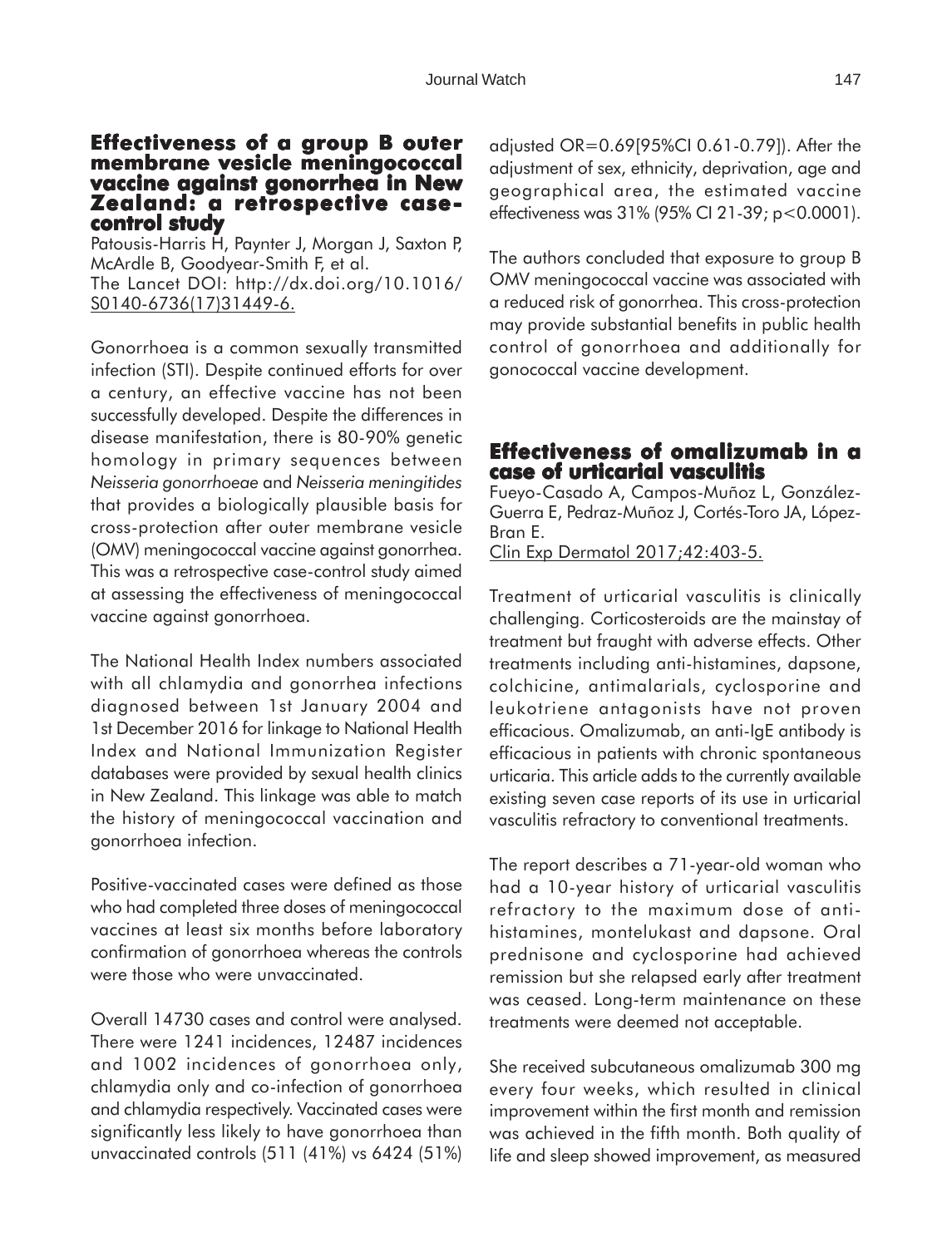by the Chronic Urticaria Quality of Life Questionnaire. The investigators continued with omalizumab 300 mg monthly until 12 months when the dose was lowered to 150 mg monthly. Occasional wheals and pruritus were observed necessitating the use of anti-histamines as needed. At week 78, the dosing frequency was further reduced to 150 mg every 6 weeks. The patient remained stable at 23 months.

Omalizumab is an anti-IgE humanised recombinant monoclonal antibody that mediates its action through binding the IgE C3 domain. It produces immunomodulatory effects beyond IgE binding, namely reduction in IgE cell receptors in mast cells and basophils, reduction in B-cell activation and homing, induction of eosinophil apoptosis, increases in IL-2, IL-3, tumour necrosis factor-alpha and interferon-gamma, and reductions in IL-4. Adverse effects were not observed in this case. It remains unclear how the dosage should be tapered or maintenance therapy is needed, a question that beckons to be addressed in a larger scaled study.

#### **Role of nail bed methotrexate injections in isolated nail psoriasis: in isolated psoriasis: conventional drug via an unconventional route**

Daulatabad D, Grover C, Singal A. Clin Exp Dermatol 2017;42:420-3.

The use of systemic therapies for patients with isolated nail psoriasis may not be justifiable because of potential toxicities. Yet, nail psoriasis can be a distressing condition to patients. This report investigated the role of nail bed methotrexate injections on four patients with 30 involved nails between them. An insulin syringe with a 30G needle was introduced into the proximal nail fold and advanced to the nail bed. Then, 0.1 mL of a methotrexate 25 mg/mL solution of was infiltrated until the end point of blanching of the nail bed occurred. Patients were offered pain control either in the form of digital

anaesthesia or ibuprofen. Five treatments were given, with an interval of three weeks between them. The Mean baseline Nail Psoriasis Severity Index at baseline was 4.77 (range 2-8) and 2.43 (range 0-4) at 15 weeks. The index demonstrated successive reductions at each visit and the decline was statistically significant.

Adverse effects were pain during injection, although none of the patients required digital anaesthesia or ibuprofen afterwards. Functional handicap was never reported. Injection site hyperpigmentation was reported in two patients. In 8% of occasions, pin-point nail bed haemorrhage was recorded. The hyperpigmentation and haemorrhages were both entirely reversible, resolving within four to six weeks. No cases showed abnormalities in blood parameters.

Intralesional therapy appears efficacious possibly because it delivers a higher concentration of the drug at the site of action. The possibility of the response being effected by systemic absorption of the drug cannot be ruled out. One previous study used a much higher dose of methotrexate of 5 mg/week for six weeks. This study has shown that a lower dose may be enough to produce a clinical effect. The study is however limited by the small sample size, lack of controls and lack of independent observer.

#### **The effectiveness for treatments of effectiveness treatments of androgenetic alopecia: a systematic review and meta-analysis** Adil A, Godwin M.

J Am Acad Dermatol 2017;77:136-41.

Androgenetic alopecia is a hair loss disorder mediated by dihydrotestosterone and leading to significant psychological impact in both men and women. Currently, minoxidil , finasteride and lowlevel laser light therapy (LLLLT) are the only treatment options approved by FDA. In this systematic review and meta-analysis, the authors assessed the efficacy of these treatment options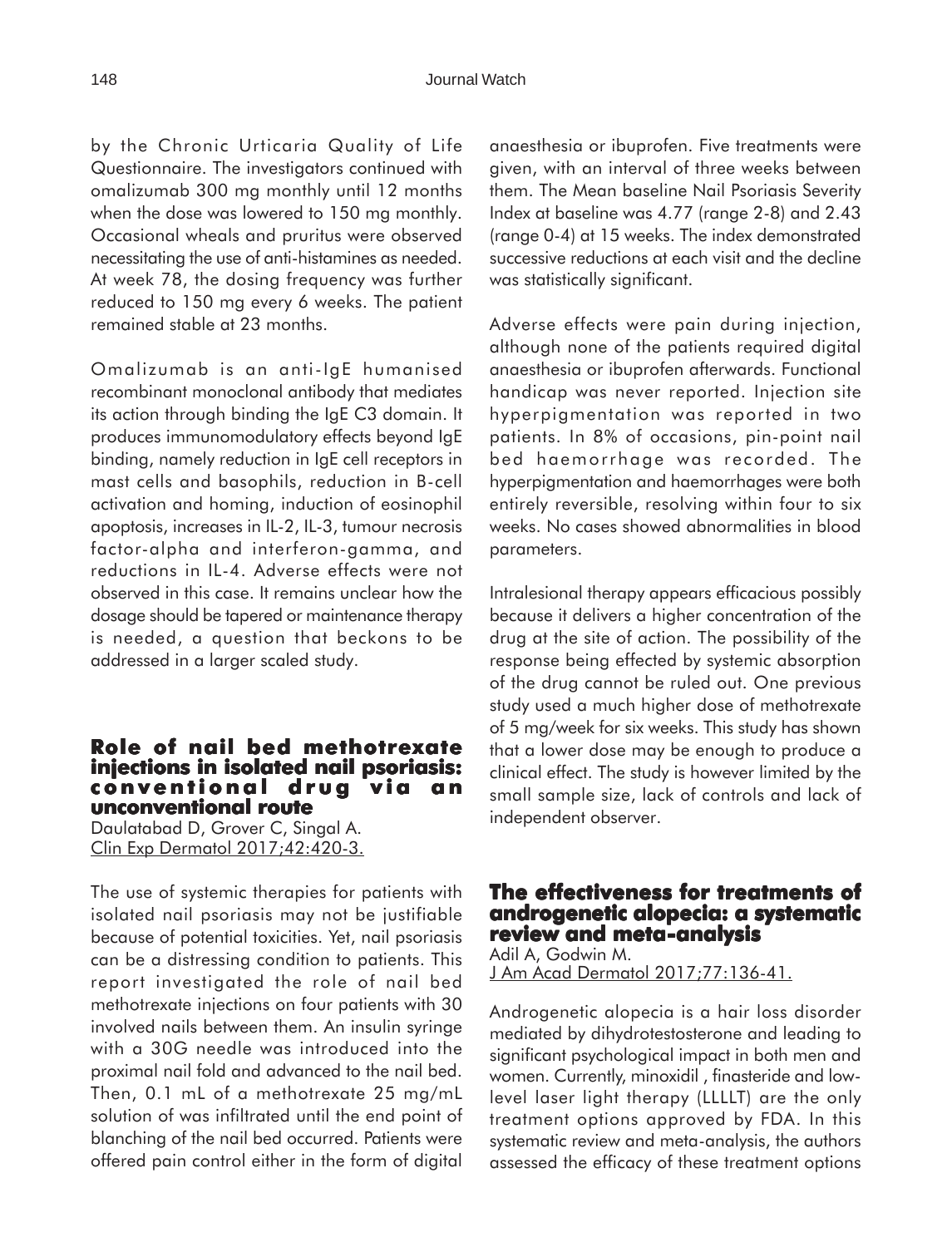in terms of improving hair density, thickness, growth or subjective global assessments done by patients and investigators.

Only randomised controlled trials studying nonsurgical treatment for androgenetic alopecia, with placebo arm, and in double-blinded manner were included. A total of 19 studies were included for the meta-analysis and they were grouped under five main treatment strategies, namely laser treatment in men, 5% minoxidil in men, 2% minoxidil in men, 1 mg finasteride in men, and 2% minoxidil in women. All interventions showed to be significantly superior to placebo (p<0.00001). Moreover, the mean increase in hair counts in men were shown to be highest in 1mg finasteride daily group (18.37 hairs/cm2), followed by LLLLT (17.66 hairs/cm2), 5% minoxidil twice daily (14.94 hairs/cm2 ), and 2 % minoxidil twice daily (8.11 hairs/  $cm<sup>2</sup>$ ). A mean increase of 12.41 hair/cm<sup>2</sup> counts was also found in women receiving 2% minoxidil twice daily. All treatment options were generally well-tolerated and only a few participants reported decrease libido with finasteride.

In conclusion, finasteride, minoxidil solution and LLLLT were effective treatments for androgenetic alopecia. However, this analysis was limited by the high heterogenecity in most studies and possibility of publication bias.

#### **Evidence-based recommendations for the management of acne fulminans and its variants**

Greywal T, Zaenglein AL, Baldwin HE, Bhatia N, Chernoff KA, Del Rosso JQ, et al. J Am Acad Dermatol 2017;77:109-17.

Acne fulminans (AF) is an uncommon form of acne. It is characterised by the sudden development of painful nodules with ulceration, haemorrhagic crusts and disfiguring scars. However, there are no well-conducted studies or guidelines on the management of this condition. In this study, a group of experts in severe acne was convened and developed a consensus recommendation on the classification and treatment for acne fulminans.

The panel recommended classifying AF based on its association with systemic symptoms, like fever, malaise, bone pain, arthralgia, elevated inflammatory markers and radiological changes, and its relation with isotretinoin or other drugs. Namely, acne fulminans with systemic symptoms (AF-SS), acne fulminans without systemic symptoms (AF-WOSS), isotretinoin-induced acne fulminans with systemic symptoms (IIAF-SS) and isotretinoin-induced acne fulminans without systemic symptoms (IIAF-WOSS). AF usually occurred in young adolescent men aged 13-22 and usually with a mean duration of acne of two years. *De novo* AF has become less common with earlier recognition and treatment of acne, but the use of isotretinoin or anabolic steroids has increased the risk of AF.

Although there is lack of large-scale randomisedcontrol studies on treatment of AF, various case reports and series support the use of isotretinoin and systemic corticosteroids in managing AF. The panel recommended the use of steroid of 0.5-1 mg/kg/day as monotherapy at the onset of AF for least 4 weeks for those with systemic symptoms and 2 weeks for those without and continued until crusted lesions healed. Low dose isotretinoin (0.1 mg/kg/day) then initiated and should overlap with steroid for at least 4 weeks. Steroid could then be slowly tailed down over a period over 4-8 weeks, halving the dose every week till a physiological dose has been reached and then reduced to every other day, while isotretinoin is slowly increased as tolerated. In case there is a flare during escalation of isotretinoin, prolonged course of systemic steroids or temporary withdrawal of isotretinoin may be required. An accumulated dose of isotretinoin of 120-150 mg/ kg was recommended and a prolonged course may be required for recalcitrant cases.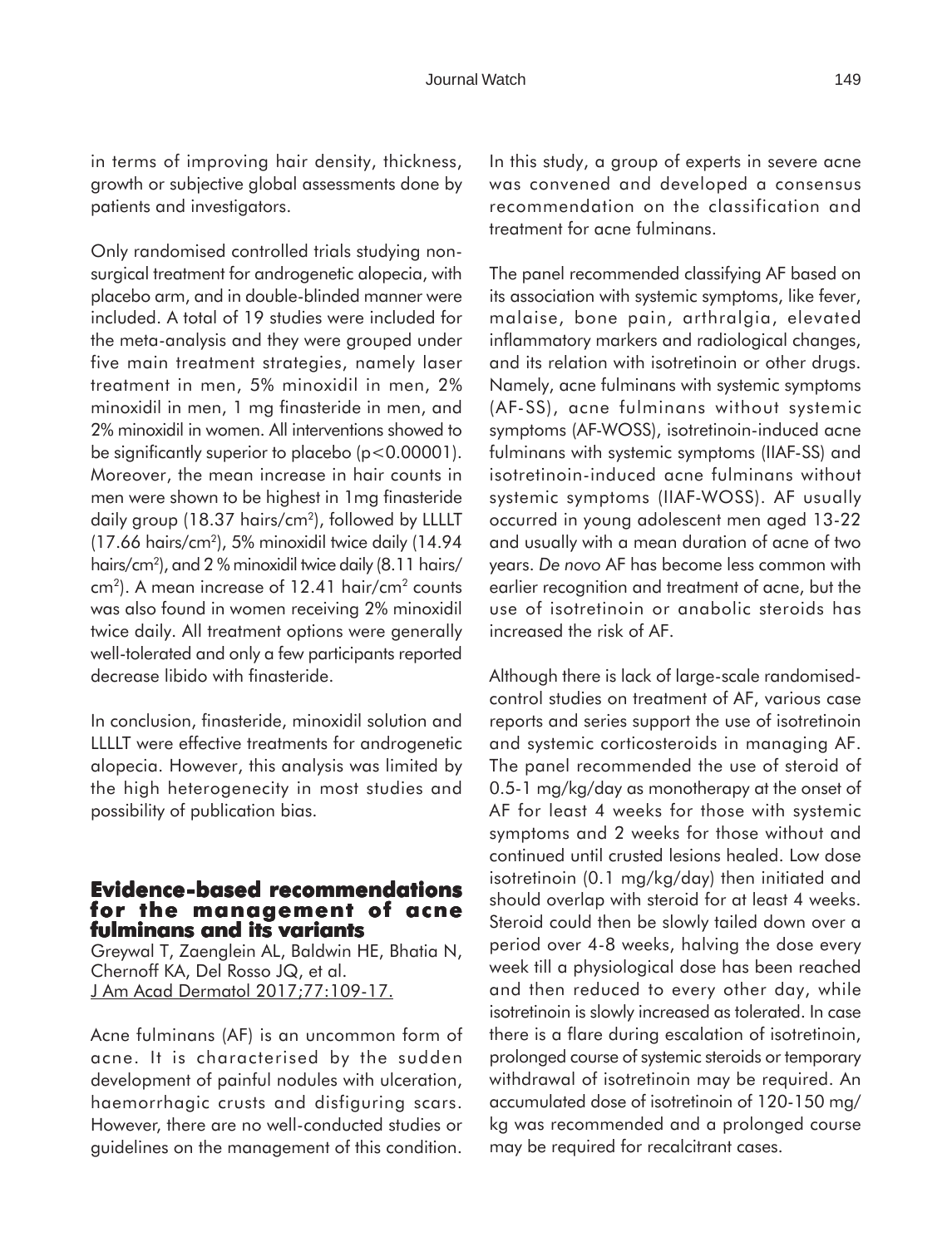Tetracycline alone was not recommended as a firstline treatment as clinical series showed that AF responded poorly to antibiotics alone and its efficacy with systemic steroid was also not clear. Moreover, the practice of pretreatment of patients with tetracycline before isotretinoin was not recommended as there were case reports of development of pseudotumor cerebri syndrome, although still controversial. Other treatment options included dapsone, cyclosporine, biologics, levamisole and pulse-dyed laser were shown to be effective in a few case reports and can be considered for those intolerant to isotretinoin.

## **Purpuric drug eruptions caused by epidermal growth factor receptor inhibitors for non-small cell lung cancer. A clinicopathologic study of A of 32 cases**

Cho YT, Chen KL, Sheen YS, Yang CW, Liau JY, Cheng YP, et al. JAMA Dermatol 2017;153:906-10.

The aim of this prospective study is to characterise purpuric skin eruptions caused by epidermal growth factor receptor (EGRF) tyrosine kinase inbibitors (TKI). Thirty-two patients, who presented with purpuric drug eruptions (PDE) after using EGRF-TKIs for non-small cell lung cancer, were enrolled during the three-year study period. Of these, 14 had PDEs without pustules (mean [SD] age, 60[11] years; 12 females and two males) and 18 with PDEs with pustules (mean[SD]age, 64[11] years; 12 female and six male). The median duration from the first intake of the EGFR-TKI to the development of PDEs was 3.5 months. Thirteen patients had marked xerotic changes that mimicked eczema *craquelé*. S*taphylococcus aureus* were identified in all PDE with pustules whereas *S. aureus* was only found in two patients without pustules. Systemic first-generation cephalosporin antibiotics were administrated to all patients for at least one week. The dosage of the EGFR TKIs was adjusted in 14 patients of which

the dosage was reduced in three cases and EGFR TKIs were stopped in 11 patients and then resumed after improvement of their cutaneous lesions.

Histopathological features included epidermal dysmaturation, neutrophil aggregation, red blood cell extravasation, and endothelium plumping. Epidermal filaggrin and human β-defensin 2 expression in the lesional skin of these patients was markedly reduced.

This study reported an uncommon cutaneous adverse reaction caused by EGFR-TKIs. Purpuric drug eruptions have characteristic clinical and histopathological features. Treatment with systemic antibiotics resulted in improvement in most cases. With the increasing use of EGFR-TKIs in treating cancers, these will become increasingly important for the clinician.

### **Risk factors for melanoma in renal Risk factors melanoma renal transplant recipients**

Ascha M, Ascha MS, Tanenbaum J, Bordeaux JS JAMA Dermatol. Published online, July 26, 2017. doi:10.1001/jamadermatol.2017.2291.

The aim of this study was to determine the risk factors and characteristics of renal transplant recipients who develop melanoma. A cohort of renal transplant recipients from the United States Renal Data System (USRDS) database from the years 2004 through 2012 was studied. The authors examined the differences in baseline characteristics between those who did and did not develop melanoma and performed a survival analysis.

There was a record of melanoma after transplantation in 488 (0.46%) of 105,174 firsttime kidney transplantat recipients between the years 2004 and 2012. Among those with melanoma, 349 (71.5%) were male. Risk factors for developing melanoma were older age among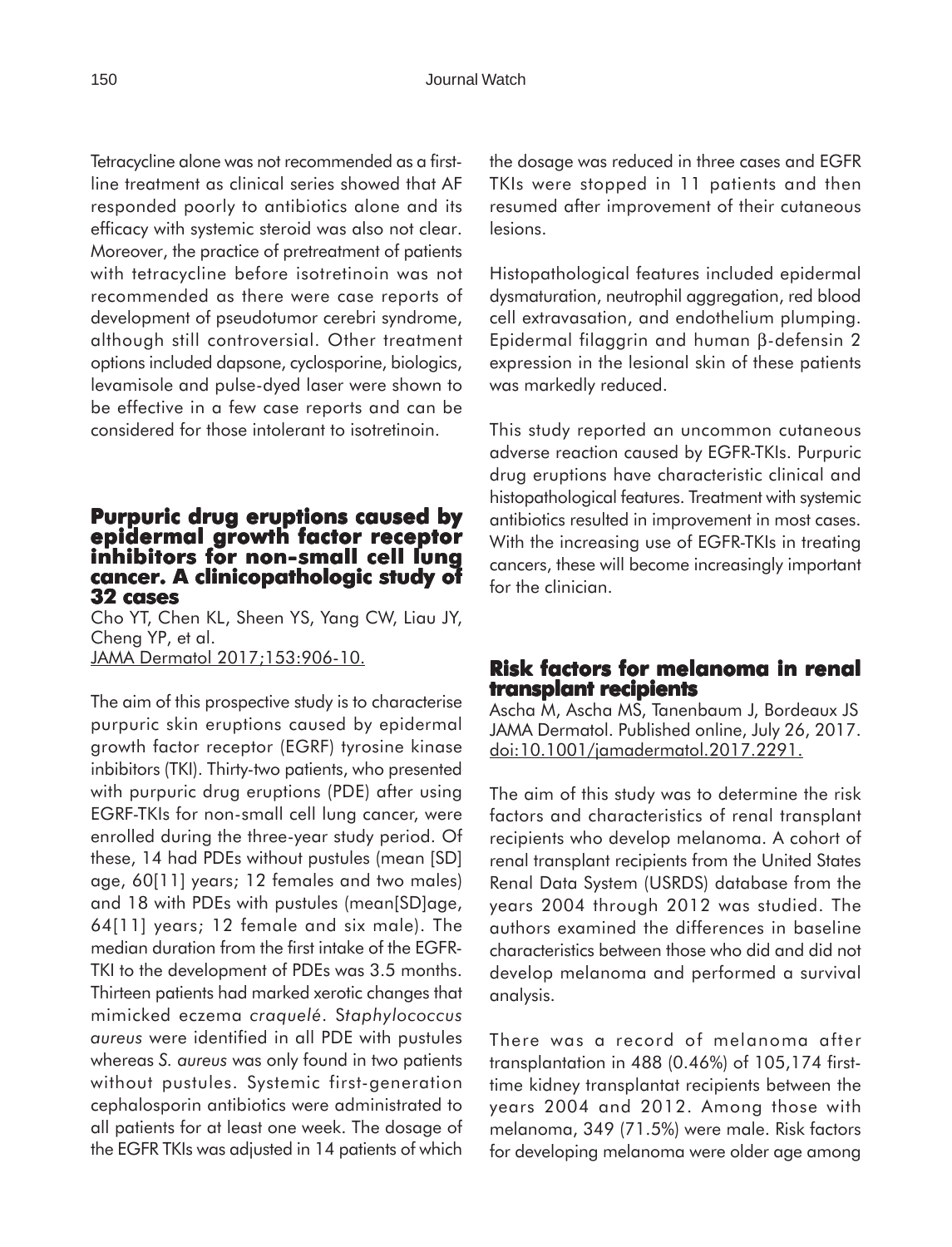recipients (mean [SD] age, 60.5 [10.2] vs 49.7 [15.3] years; P<0.001) and older age among donors (mean [SD] age, 42.6 [15.0] vs 39.2 [15.1] years; P<0.001). 96.1% of patients with melanoma were white. The group of patients who developed melanoma had a greater proportion of living donors than those who did not develop melanoma (44.7% vs 33.7%; P<0.001). In addition, patients with melanoma were significantly more likely to be taking cyclosporine (4.9% vs 3.2%; P=0.04) or sirolimus (22.3% vs 13.2%; P<0.001) than those without melanoma.

Regarding the risk factors significant on survival analysis, each extra year of age was associated with 1.06 times the hazard (95% CI, 1.05-1.06; P<0.001). Others include recipient male sex (HR, 1.53; 95% CI, 1.25-1.88; P<0.001), recipient white race, and living donors. Cyclosporine and sirolimus use for long-term immunosuppression were associated with hazard ratios of 1.93 (95% CI, 1.24-2.99; P=0.004) and 1.54 (95% CI, 1.22-1.94; P<0.001) respectively. A Kaplan-Meier estimate of the median time to development of melanoma among those patients who did develop melanoma was 1.45 years (95%CI, 1.31-1.70 years).

Renal transplant recipients are at greater risk of developing melanoma than the general population. This study analysed risk factors for developing melanoma in renal transplant recipients. It helps guide clinicians in patients' care and patient counselling regarding melanoma risk.

**Randomized controlled trial controlled trial comparing 35% trichloroacetic acid peel and 5-aminolaevulinic acid photodynamic therapy for treating multiple actinic keratosis**

Holzer G, Pinkowicz A, Radakovic S, Schmidt JB, Tanew A. Br J Dermatol 2017;176:1155-61.

Actinic keratosis is common and various treatment modalities have been used to prevent its progress to squamous cell carcinoma. Photodynamic therapy with 20% 5-aminolaevulinic acid (ALA PDT) illuminated with red light is an established effective treatment of multiple actinic keratosis with involvement of large area. Malignant cells take up the ALA and will have higher intracellular protoporphyrin IX (PPIX) than normal cells. Red light-activated PPIX produce reactive oxygen species and kill malignant cells. Trichloroacetic acid (TCA) 35% as chemical peel has also been used by some dermatologists for multiple actinic keratosis and works by non-specific chemical ablation of skin layers.

This study was a randomised, observer-blinded study which compared the efficacy and safety of these two treatments for multiple actinic keratoses over 12 months. Twenty eight patients with multiple actinic keratosis in face and scalp with comparable anatomical area were enrolled. For ALA PDT group, ALA 20% was applied to the actinic keratoses and occluded with transparent film dressing for four hours. Lesions were then illuminated using a filtered metal-halide lamp (Waldmann PDT 1200, 600-740 nm; Waldmann Medizin Technik, Villingen-Schwenningen, Germany) using a dose of 75 J cm² at an irradiance of 75 mW cm². For the TCA group, EMLA cream was applied onto the patient (lidocaine 5% and prilocaine 5%) for 30 minutes as topical anaesthesia before application with TCA. Patients were followed up at 1, 3, 6 and 12 months for progress with secondary interventions to lesions that persisted.